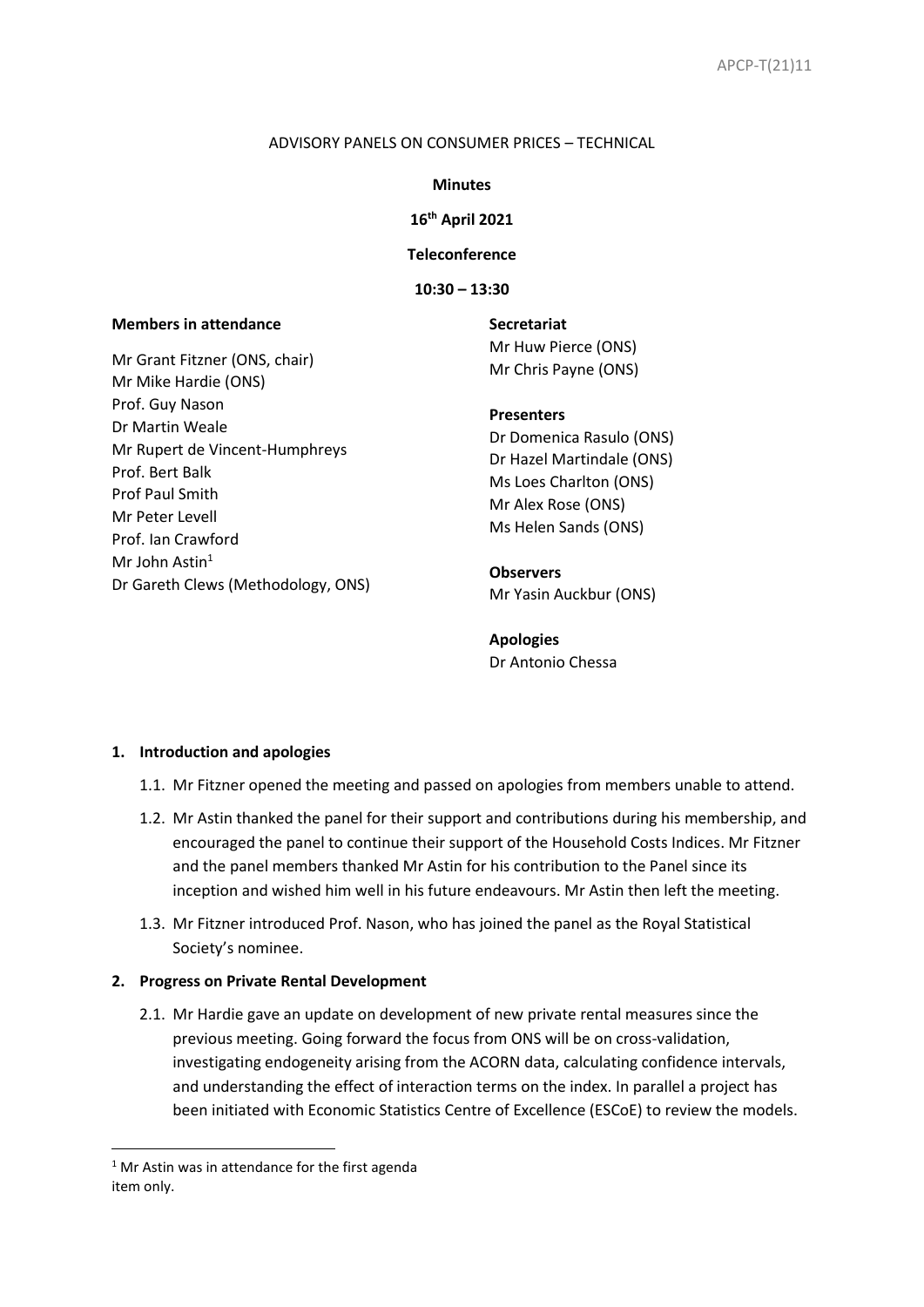2.2. Results from both the internal ONS work and the ESCoE project are expected by the end of April. Mr Hardie confirmed that the outcomes of these work packages will be presented to both the Stakeholder and Technical Panels before engaging with the wider user community.

# **3. Household Costs Indices: Mortgage Interest Payments**

- 3.1. Dr Rasulo presented a summary of two papers brought before the panel. The first was a review of the mortgage interest payments (MIPs) methodology currently employed in the Retail Prices Index (RPI). The methodology is based around calculating the average debt on a fixed stock of mortgages, accounting for average house price and proportion of price advanced (see section 11.5.1 of the [Consumer Prices Indices Technical Manual\)](https://www.ons.gov.uk/economy/inflationandpriceindices/methodologies/consumerpricesindicestechnicalmanual2019#retail-prices-index). The paper explores a sensitivity analysis on the effects of varying the assumption that the proportion of price advanced is 55%, as well as the effect of applying the average effective rate (AER) across the whole series. Future work will explore using a proportion of price advanced based on historic market data, and of adjusting the assumption of the average length of mortgages being 23 years.
- 3.2. The second paper considered an alternative approach to calculating MIPs, using an amortisation formula similar to those used by lenders. The "lenders formula" approach uses the price advanced, the interest rate and the remaining length of the mortgage to calculate payments for a modelled stock of mortgages where the mortgage amount is fixed over cohorts. This approach gives the benefits of simulating household payments exactly while also having potential application for calculating mortgage capital repayments. Its limitations arise from data sources; weights for fixed and variable rates are only available from 2007, while fixed interest series are not continuously available for less common loan-to-value ratios.
- 3.3. Prof Crawford queried if there was any variability in cohort sizes in the analysis and if not, could this be applied. Dr Rasulo confirmed that in the analysis the cohort sizes were consistent across all years, but that survey data may give insight into variability from 2005 onwards. Dr Weale suggested consulting Land Registry data on this point. Prof Crawford also asked if a chart was available showing a comparison of the old and new methodologies with the AER series.

ACTION: Dr Rasulo to produce a chart comparing the old and new methodologies with the AER series.

- 3.4. In response to a question from Dr Weale, Dr Rasulo clarified that the proportion of price advanced affects the results because the average house price varies over time. Dr Weale then highlighted that a change in the availability of low-deposit mortgages, perhaps driven by the housing market cycle, should be treated as a price change instead of a quantity change.
- 3.5. The panel discussed a point raised by Mr Levell around whether the index was inclined to fall due to a falling amount of debt over time. If mortgage cohorts and interest rates remain the same across time, then in principle the index should remain flat. Prof Smith and Mr de Vincent-Humphreys highlighted that new cohorts added to the stock are likely to face higher average house prices than the older cohorts leaving, therefore the total amount of debt in the basket should also rise.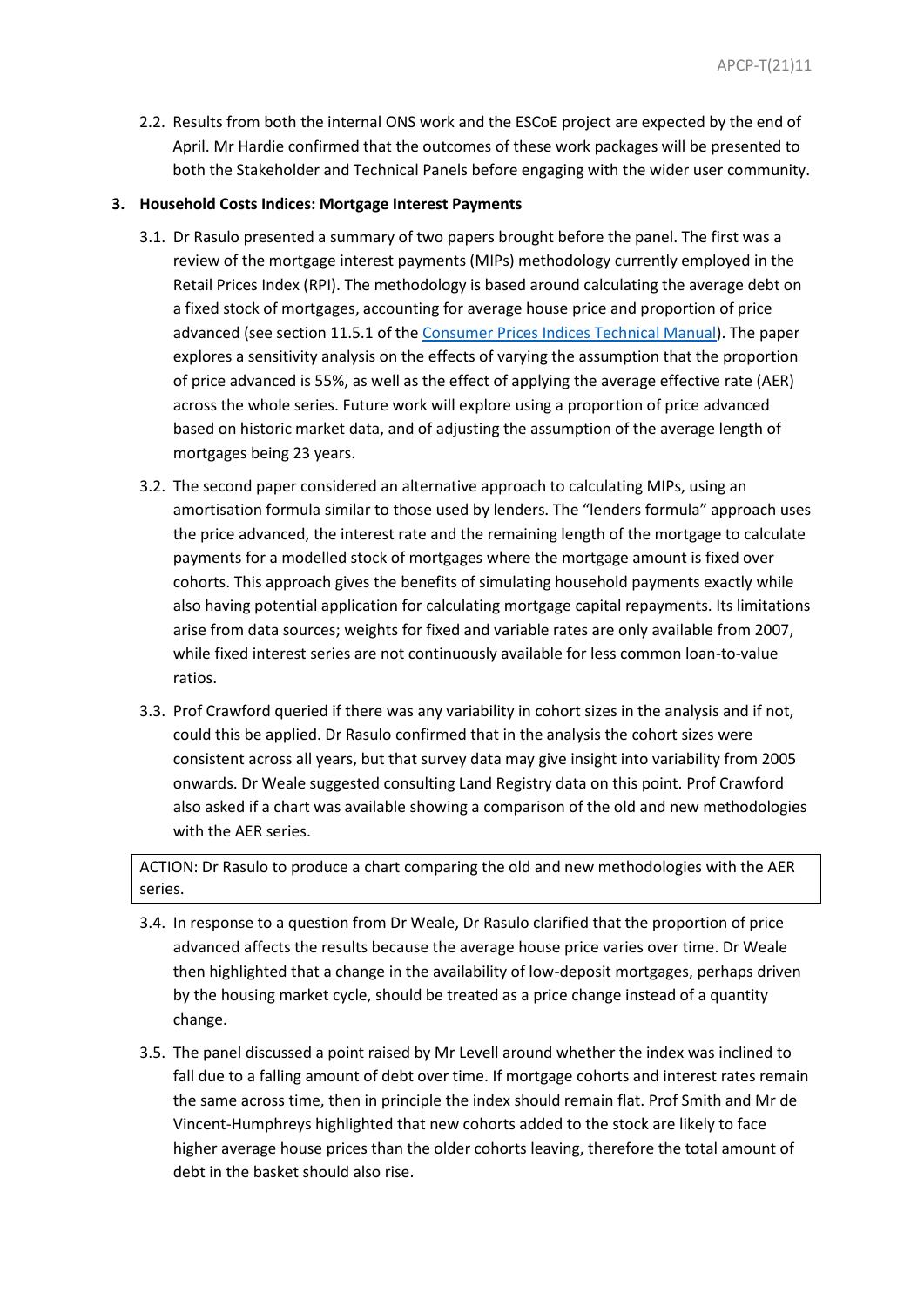- 3.6. Mr de Vincent-Humphreys raised the scenario of mortgage refinancing and queried how the reduced loan-to-value (LTV) ratios created by this process were reflected in the models. Dr Rasulo replied that in their current simplified form there is no treatment of refinancing, nor of equity withdrawal. This is something that could potentially be addressed through survey data. Prof Smith added that many mortgages arise through homeowners trading up which would also influence the composition of the mortgage stock.
- 3.7. Dr Mehrhoff reflected on whether the method matched the intention of a payments-based index and invited further analysis of the underlying assumptions to confirm this. He also proposed further scrutiny of the assumptions and data sources used to ensure that they reflect the UK mortgage market and questioned the calculation of the AER. Several panel members discussed whether the index should track the size of payments or be a weighted average of interest rates, similar to the Bennett approach used by Eurostat.

#### **4. Web Scraping: Product Grouping Methods**

- 4.1. Dr Martindale described work undertaken by ONS to explore alternative methods of grouping products found in web scraped data. Following groups of products rather than individual products is expected to reduce the effect of product churn on the index. Two approaches have been examined: attribute-based grouping, where products are grouped according to keywords in the data, and unsupervised clustering, where product descriptions are converted to numerical data and grouped according to their separation in an Ndimensional feature space. The panel were invited to advise on three topics: assessment metrics, measuring homogeneity, and how to treat seasonality and product churn with attention to the choice of base period.
- 4.2. Prof Balk noted that the work demonstrated the difficulty of automating product grouping. He suggested that for consumers product homogeneity should be framed as a question of utility, asking how well related products could be substituted for one another. He advocated using a full year as a base period as this would best capture seasonal goods.
- 4.3. Prof Nason commented on the difficulty that humans have in grouping products together, giving context to how successful automated processes can be expected to be, adding that for products that are highly seasonal or face high churn it may be preferable to abandon the notion of a base period and model prices changes more dynamically. He asked about the specific machine learning approach applied and the volume of training data. Dr Martindale replied that classification was a separate field of investigation for which the analysis used the XGBoost software library. The approach to obtaining training data for classification research is described on th[e ONS website.](https://www.ons.gov.uk/economy/inflationandpriceindices/articles/automatedclassificationofwebscrapedclothingdatainconsumerpricestatistics/2020-09-01#obtaining-a-large-labelled-dataset) The product grouping research aims to break the classified data down further into homogeneous products.
- 4.4. Dr Mehrhoff responded to a point raised by Prof Smith, that attribute-driven approaches suffer where the item possesses an attribute, but this is not recorded in the data. Dr Mehrhoff acknowledged this but referred to his own experience on this topic which showed that attribute-driven approaches tend to give output that were more reasonable to a human observer. Dr Martindale pointed out that missing data would also be an issue for clustering methods. Dr Mehrhoff asked if there was capacity at ONS to employ manual inspection of the groups once the process was in production. Dr Martindale ventured that a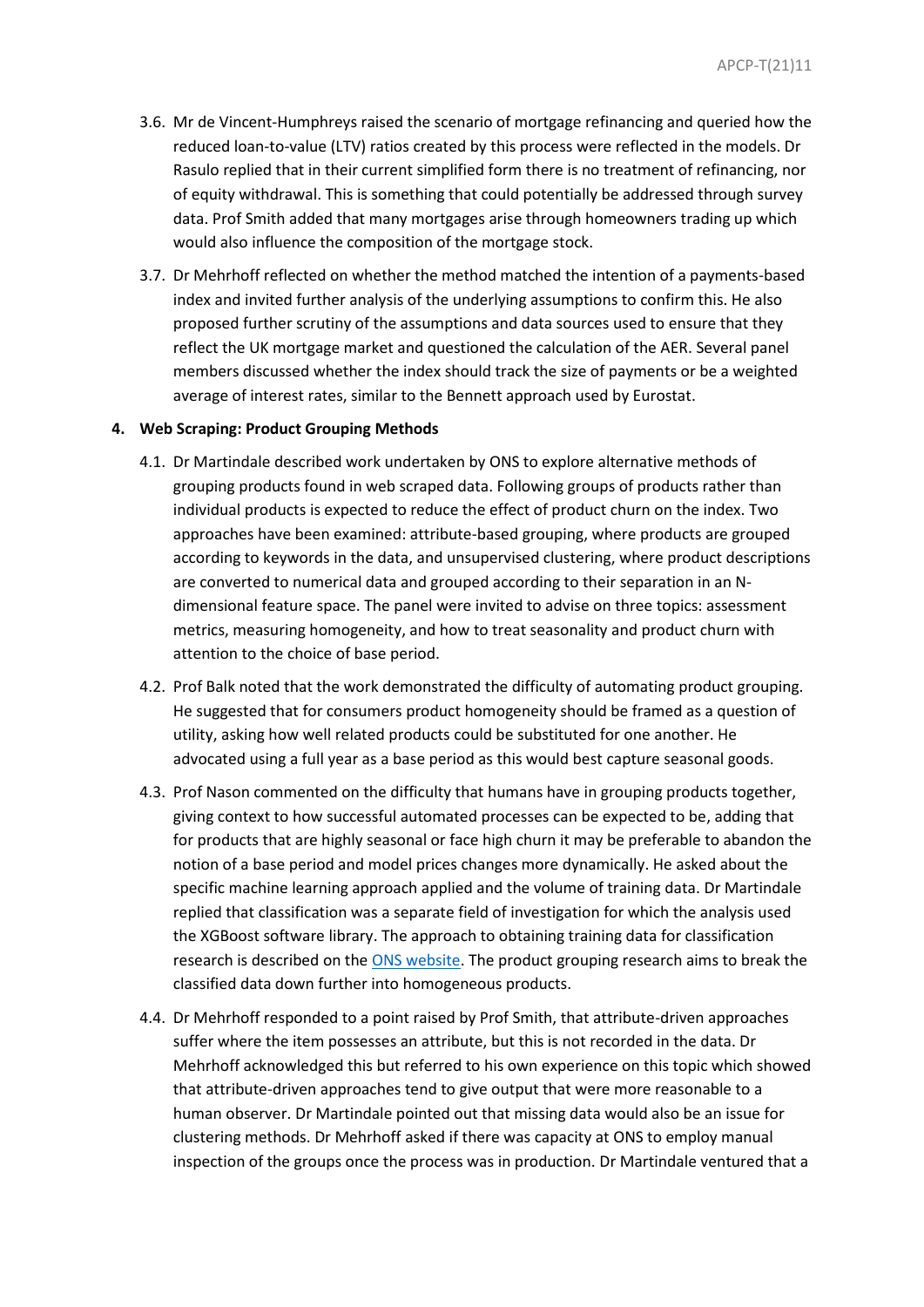production process entirely without human intervention was unlikely and so work was required to understand how this would operate.

4.5. Dr Martindale's presentation referred to MARS: a method for defining products and linking barcodes of item relaunches. Dr Mehrhoff argued that it gave undue preference to homogeneity and, more seriously, continuity, and offered to share a paper presented at the 2019 NTTS conference that explores this argument further. In subsequent correspondence Dr Chessa concurred with Dr Mehrhoff's observation for periods close to the base and noted that MARS gave better insight towards the end of the year once an appreciable amount of churn had occurred. He also shared details of a sensitivity analysis where the relative weighting of homogeneity and continuity were varied, proposing that it could give insight to decisions relating to product stratification.

ACTION: Dr Mehrhoff to share his report on MARS presented at the 2019 NTTS conference.

4.6. Prof Crawford offered to connect ONS with colleagues that had been working on classifying online job vacancies for the purpose of labour market analysis. He also suggested adding a term for churn into the loss function when fitting the classification models.

ACTION: Prof Crawford to provide contact details for colleagues performing classification research.

## **5. Outlier Detection and Filtering Methods for Web Scraped and Scanner Data**

- 5.1. Ms Charlton gave a presentation covering the work done at ONS on identifying anomalous prices in scanner and web-scraped data. Methods were first assessed for the theoretical suitability given the assumptions that data was multimodally distributed and that there were relatively few outliers, then filtered to favour more simple approaches over more complex ones. This led to an initial shortlist of three categories: density-based approaches, Gaussian mixture modelling (GMM), and principal component analysis (PCA). To this list three further methods were added: Tukey, applying simple filters, and timeseries analysis. The methods were assessed on their robustness, computational resource requirement and on the number and distribution of outliers detected. Simple filters gave the fastest results for price levels and price relatives, however more sophisticated methods had the potential for automation and generating richer information.
- 5.2. The panel were invited to comment on whether there was an ideal proportion of outliers that should be targeted in datasets, whether outliering has an effect on the index and if so under what conditions, and at which stage in the production pipeline would outliering be most effective.
- 5.3. Dr Weale enquired as to the proposed treatment of outliers, whether they would receive zero weight or a low weight, reasoning that this would depend on the distribution of data. Ms Charlton replied that in the current analysis they were simply removed, however further research may indicate a different treatment may be required. Ms Sands said that outliers would receive manual validation, and if determined to be genuine prices would remain in the dataset. Dr Weale suggested that capacity for manual validation, rather than a statistical process, would therefore answer the question about the desirable number of outliers.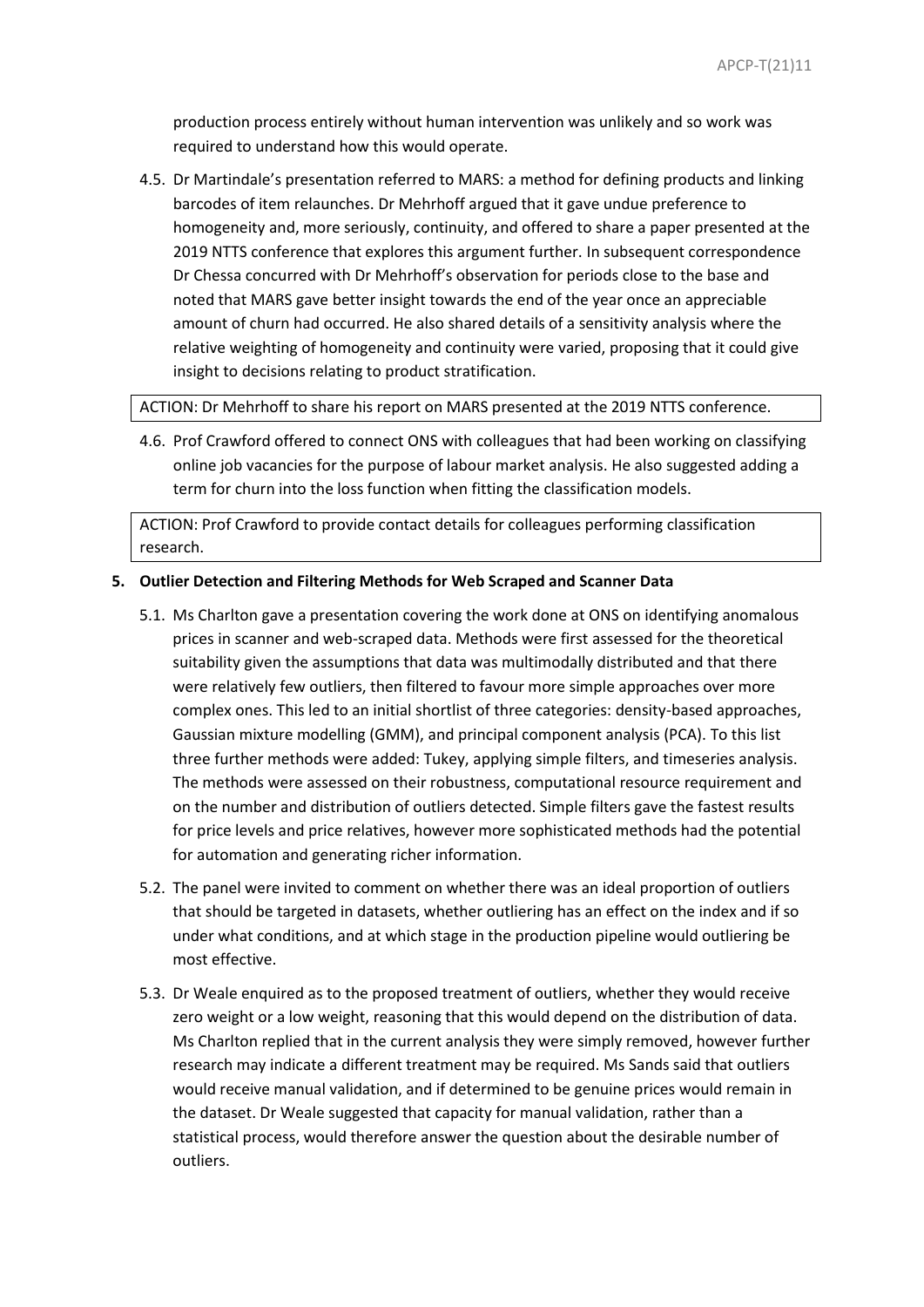- 5.4. Prof Smith queried the choice of thresholds on the extreme price change filter, noting that they were not symmetrical.
- 5.5. Mr Levell raised a question that led to a discussion about sampling, false positive and false negative outliers. Dr Clews highlighted firstly that some prices may be errors on the part of the retailers, and secondly that samples taken from the fat tail of a distribution may not represent consumer experience. Mr de Vincent-Humphreys noted that a distribution of price levels would be likely to have a positive skew.
- 5.6. Prof Nason suggested looking at a wider selection of variables and historic precedent to help decide whether an extreme price was due to retailer error. Mr Fitzner proposed checking for key words in product descriptions (e.g. "sale" or "discount") that would indicate that a large price fall was deliberate.
- 5.7. Dr Mehrhoff reframed the question of outliers in terms of influential observations and whether they distort the index. He referred to common practice in real estate indices which is to exclude very highly valued properties even if their prices are genuine. He added that outlier detection should be carried out towards the end of the pipeline, after grouping and filtering. By this point, he argued, a simple Tukey approach should be adequate. Moreover, multilateral index methods tend to reduce the impact of influential observations by virtue of their implicit quality adjustment.

# **6. Web Scraping: Expenditure Proxies**

- 6.1. Mr Rose summarised his paper on potential indicators of sales volumes in web scraped data that could be used at the elementary aggregate level. Previous ONS research has indicated that having product level weights for indices is arguably more important than the choice of weighted index methods themselves. Methods considered were page location and price banding, and the resulting indices were assessed against a weighted index generated from matched scanner data. Neither page ranking nor price banding gave satisfactory results. The panel were invited to comment on the importance of expenditure proxies for web scraped data and advise on improvements or alternatives to the methods considered thus far. Mr Rose then outlined some further avenues for exploration: examining continuity of availability for products and refining the price banding approach to take account of other product features.
- 6.2. Prof Balk suggested using a random sample from websites, if page position was an unreliable proxy for expenditure. Mr Rose compared this with current local collection practice and considered whether a greater amount of information would be available in store or online.
- 6.3. Dr Mehrhoff asked firstly if there was any confidence that these methods offered an improvement over unweighted indices, and secondly if there was any safeguard in the event that the input data was heavily biased or unrepresentative. On the first point Mr Rose replied that defining appropriate metrics was difficult, but that the indications are that the expenditure proxies do not offer an improvement over the unweighted indices. On the second point Mr Rose proposed that this was more of a data acquisition issue that could be addressed before calculating the indices.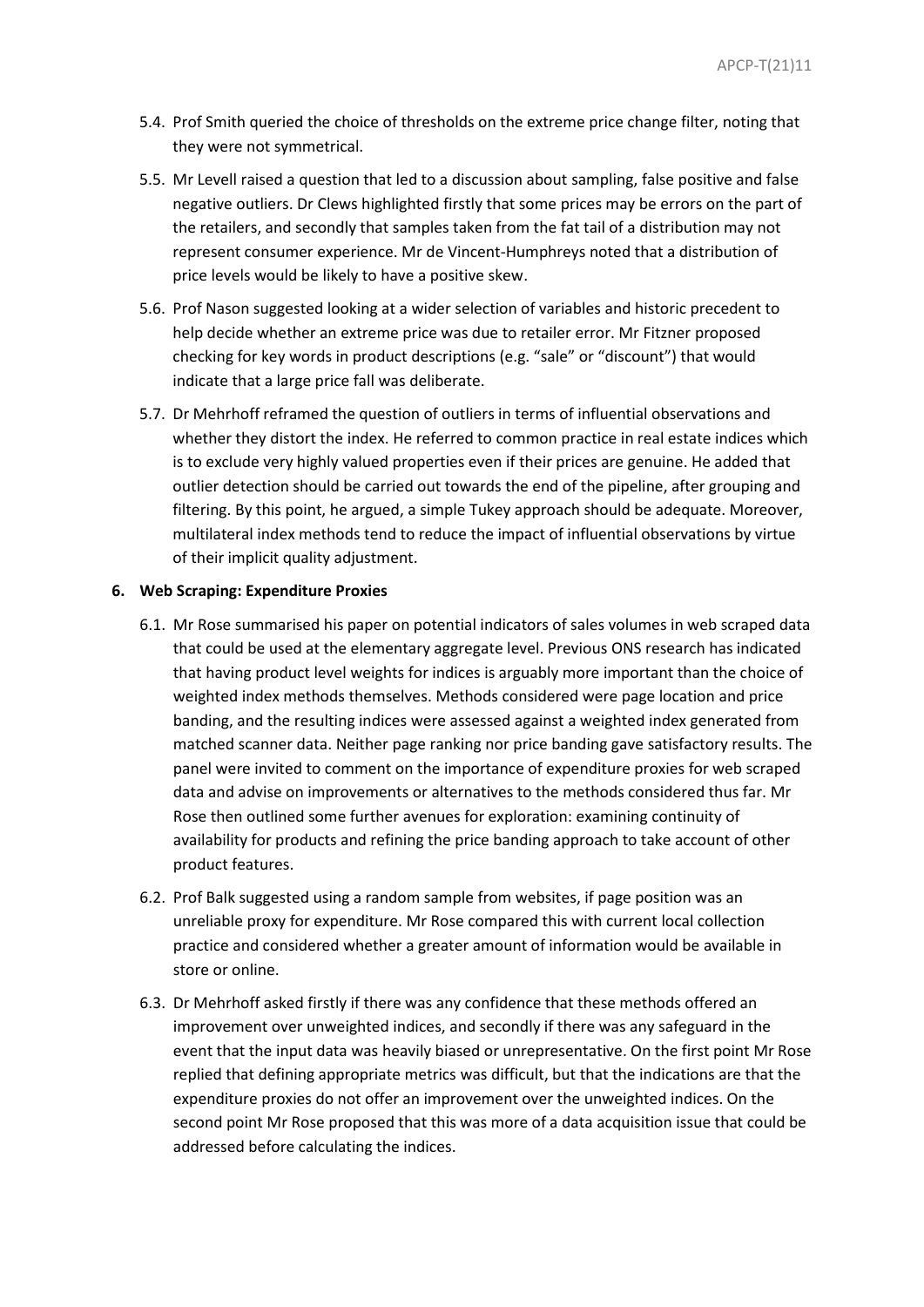- 6.4. Prof Crawford noted that the price banding approach created an implied demand curve and that it would be interesting to examine if this curve behaved as expected. It should also be possible to derive the set of demand curves consistent with a set of price data, and thus check to see if the demand curve implied by the data was a member of this set. Another productive approach was to apply bounds analysis, making extreme assumptions about weights and confirming that the calculated index lay within the resulting indices.
- 6.5. Prof Crawford also suggested exploring a maximum entropy approach, possibly combining it with the first method to ensure that it was economically valid. Dr Mehrhoff referred to previous work by Mr Levell who determined that maximum entropy approaches tend towards unweighted indices unless there was further information that could be drawn upon. Dr Mehrhoff added that this additional information could be used for stratification which would reduce the problem of heterogeneity in unweighted indices. Mr Levell commented that it could also be possible to make assumptions about consumer preferences.
- 6.6. Mr de Vincent-Humphreys stressed the importance of assuring that any deviation from an unweighted index was due to genuine expenditure patterns and therefore an improvement. He then asked if ONS had approached any retailers to ask how they build their websites to confirm any relationship between expenditure and page position, noting that some retailers give the option to sort products by sales rank. Mr Rose replied that this enquiry is on the work plan, adding that each retailer was likely to have its own distinctive strategy.
- 6.7. Prof Smith proposed using 1-dimensional clustering for forming price bands, acknowledging that this could create more equal density groups and remove the most salient information.

# **7. Transparency Review of Paper Publication Classifications**

- 7.1. Mr Fitzner described the current criteria for publishing technical papers on the UKSA website, observing that as a result relatively few papers are published. He invited viewpoints as to how the panel could be more transparent as a body.
- 7.2. Dr Mehrhoff shared details of the practice at Eurostat, which is that papers are made public by default unless there is a compelling reason not to. At each meeting a decision is taken on which papers can be released into the public domain.
- 7.3. Prof Nason favoured higher transparency, advocating that there should be a route for interested parties to feed back on published papers. He also suggested publishing summarised or redacted papers where there were concerns over their sensitivity. Mr de Vincent-Humphreys added that presentation slides used at meetings could be published in lieu of the full papers.
- 7.4. Mr Fitzner thanked the panel for their views and added an item to future agendas to review the presented papers for publications, also observing that besides the manner and extent of publishing, the timing of publication was also a consideration. Mr Hardie concurred.

ACTION: Secretariat to implement proposed changes and update the APCP web pages to make it clear how users can provide feedback on the papers and request full copies.